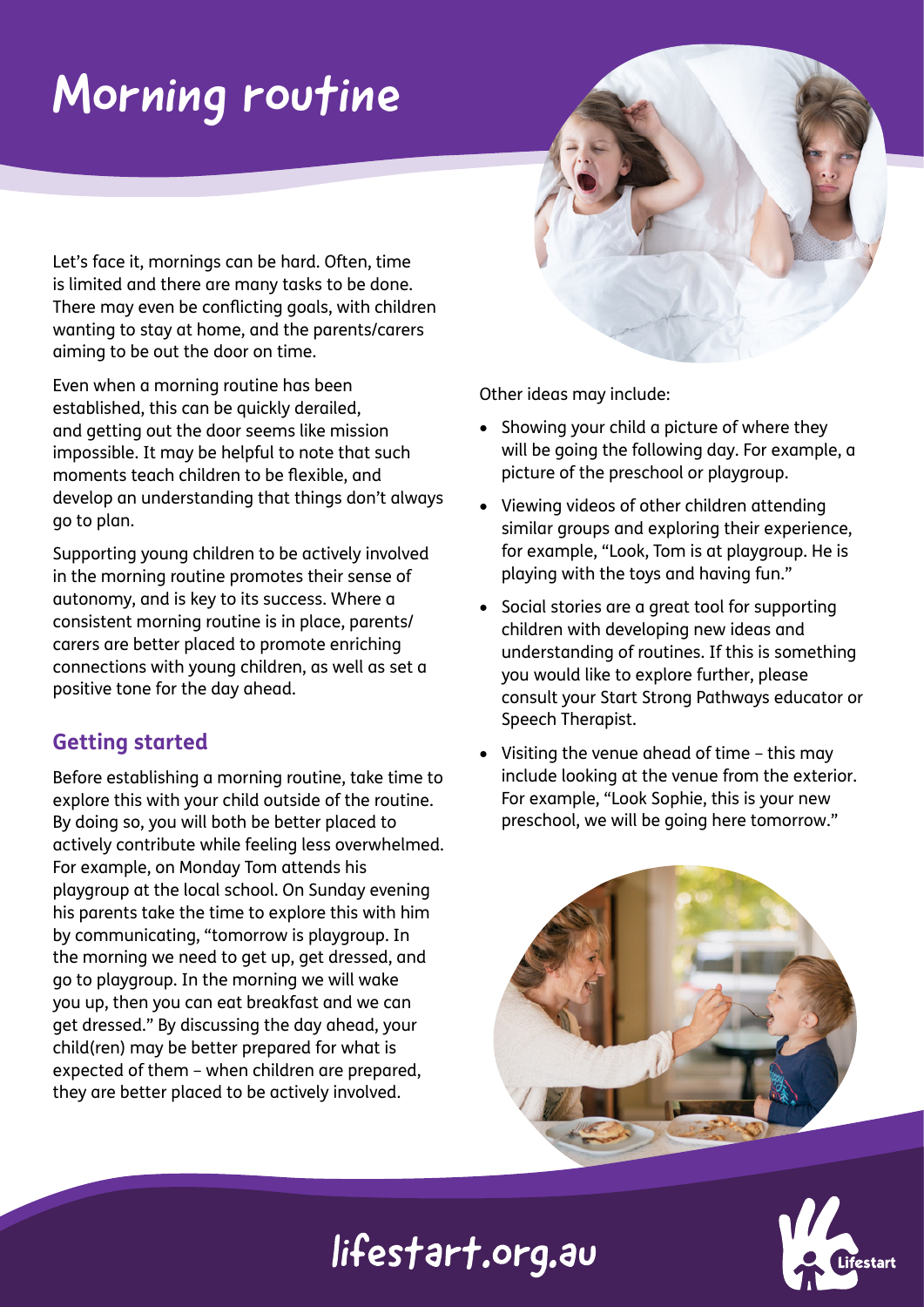• A visual calendar may further assist children with developing an understanding of their week ahead. For example:



• A visual routine schedule may also further assist children in developing an understanding of what is expected during the morning routine.



#### **Set the tone**

Often our mornings set the foundation for our mood and the way we go about our day. Young children strive to feel a sense of connection and belonging to the world around them. Parents/ carers can support children to feel connected to those around them and promote a positive start to their day by greeting them with a good morning or offering a hug. You may also like to consider singing a good morning song. You can access a range of songs to sing along to online. Some examples may include:

- [Good morning Song for Kids by The Singing](https://www.youtube.com/watch?v=CuI_p7a9VGs)  **[Walrus](https://www.youtube.com/watch?v=CuI_p7a9VGs)**
- [Have a good morning, have a good day BY Jack](https://www.youtube.com/watch?v=Xb29Js0wehg)  **[Hartmann](https://www.youtube.com/watch?v=Xb29Js0wehg)**
- [Good morning song for Kids by Maple Leaf](https://www.youtube.com/watch?v=-0o79IMmAYE)  **[Learning](https://www.youtube.com/watch?v=-0o79IMmAYE)**

#### **Helpful tips**

- Encourage your child to sing along. Remember this may look different for each child and it is important to acknowledge their strengths and attempts to join in. This may include clapping along, the use of natural gestures, signs, or moving along to the music.
- Children do not need to view the iPad to join in – you may like to consider reducing exposure to screen time by having the iPad out of view and immediate access (simply have it playing in the background).
- Be present and get involved, sing along with your child, or model the various actions.
- Some children may prefer softer, soothing music. Consider your child's interests and taste and how this can be used to support their engagement. For example, does your child have a favourite song they may like to sing along to? It does not have to be a good morning song.
- You may also like to consider singing as a tool for encouraging your child to get dressed, brush their teeth, and prepare for the day.

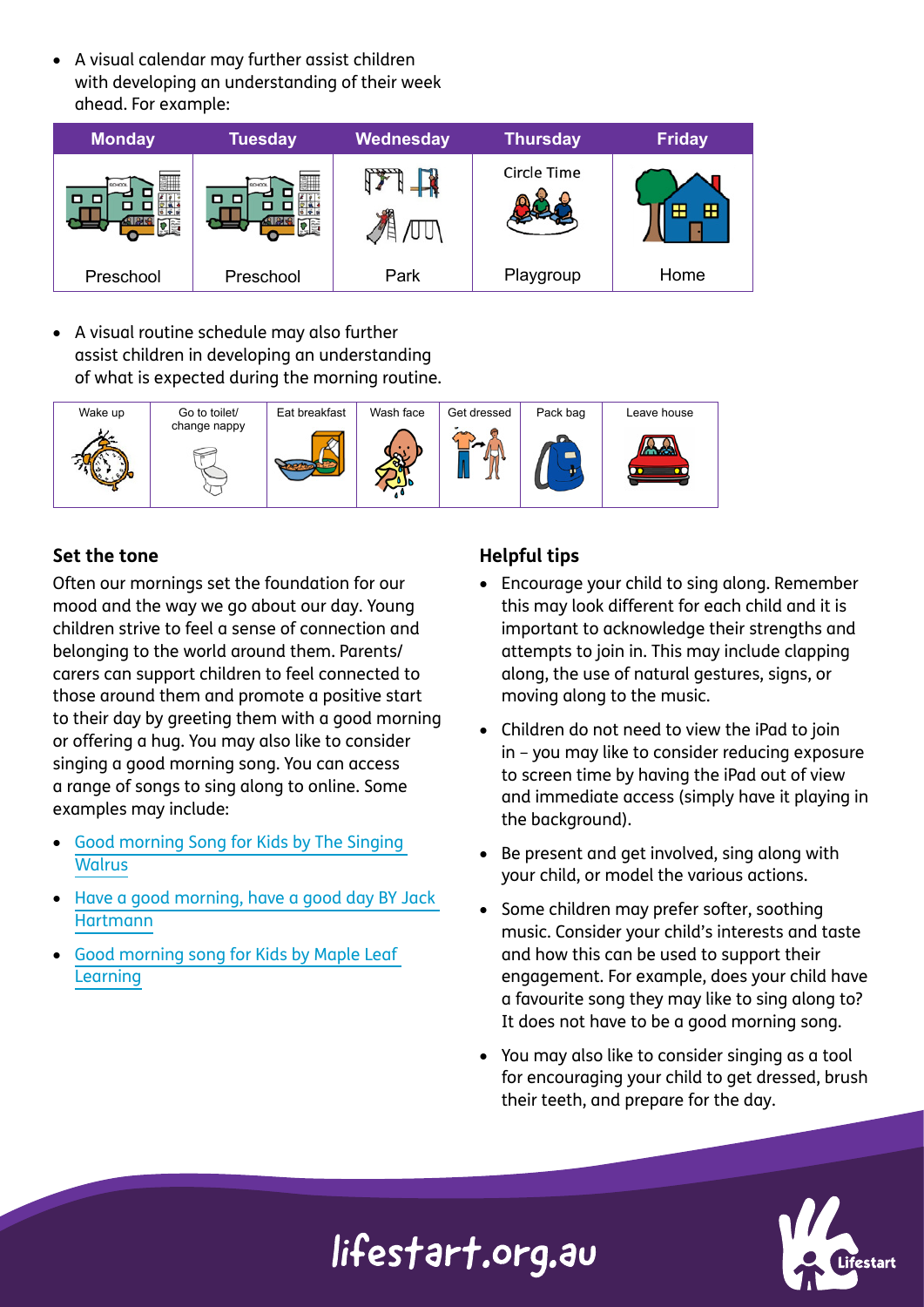### **During the morning routine**

Consider opportunities for your child(ren) to actively contribute to preparation for the day. Such opportunities further promote a sense of autonomy, belonging and empower young children to be active and involved learners. Some examples may include:

- Is there an opportunity for your child to help prepare breakfast? Again, it is important to acknowledge that time is often limited, and this may look different for each child and family. As a parent/carer you may like to be responsible for what is on offer however, you may like to support your child to pour their cereal into the bowl or spread jam on their toast (using ageappropriate cutlery).
- Is there an opportunity for your child to contribute to cleaning and packing away breakfast? For example, your child could help to wipe the table or even wash their bowl. This will further develop their self-help and fine motor skills.
- Does your child have a favourite shirt he/she may like to select to wear for the day? Helpful tip: picking out clothing in the evening further minimises time spent in the morning.
- Would your child benefit from access to an alarm or similar to indicate when a task is complete or it's time to leave the house? Is there an opportunity for your child to take ownership of this task?
- Keep things fun You may like to play a game where children are encouraged to complete a task prior to the buzzer. For more information on this game, ['Beat the buzzer': Morning routine](https://raisingchildren.net.au/school-age/behaviour/behaviour-management-tips-tools/beat-the-buzzer)  [game – Raising Children Network](https://raisingchildren.net.au/school-age/behaviour/behaviour-management-tips-tools/beat-the-buzzer)
- Consider opportunities for older children to be positive role models for younger siblings.
- Consider the use of a reward chart to celebrate and acknowledge completed tasks. For each finished task a child is rewarded with a gold star or similar. Over time, children may work towards a larger reward, for example, a trip to the park or a small prize.



### **Tom's Reward Chart**

The Picture Communication Symbols ©1981-2015 by Mayer-Johnson LLC a Tobii Dynavox company. All Rights Reserved Worldwide. Used with permission. Boardmaker® is a<br>trademark of Mayer-Johnson LLC.

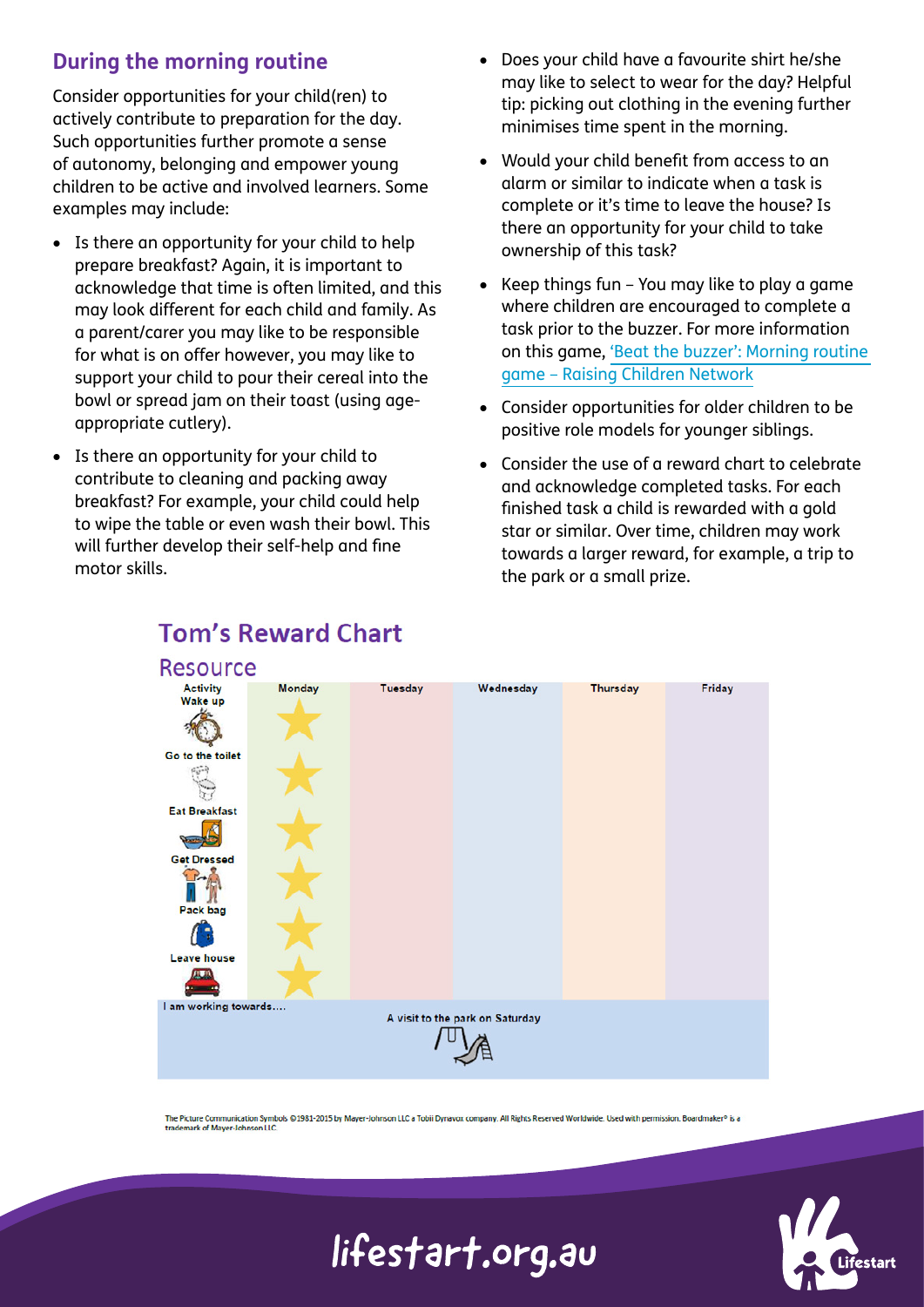### **When it is time to leave:**

- Would it be helpful for your child to be given some notice prior to leaving the house? You may like to consider giving your child a prompt, "in ten minutes, we have to leave." For some children, it may be helpful to be given multiple reminders.
- For children who have a preference for visual learning, you may like to consider using a combination of verbal cues and visual prompts such as showing a child their shoes to communicate it is time to leave. A timer may also support your child during this transition.
- Consider how you may like to support your child to be a part of this transition. For some children, it may be helpful to have an item of interest when leaving the house, this may be a favourite toy or book. As a parent/carer you may like to prompt your child, "We are leaving in five minutes, would you like to get your favourite book?"







Singing is a great tool to motivate children during transition times, and when encouraging children to leave the house. You may like to sing along to the tune of your child's favourite song, or for those who are CoComelon fans, sing along to the song "[Time to Go.](https://www.youtube.com/watch?v=wqIiTI0ft5k)" Remembering your child does not need to view the iPad or device, simply sing along together. Another example may be:

#### *Sung to the tune of "Wheels on the bus."*

*This is the way we go to preschool.* This is the way we go to preschool. This is the way we go to preschool early in the morning.

This is the way we pack our bag. This is the way we pack our bag. This is the way we pack on bag early in the morning.

This is the way we put on our shoes. This is the way we put on our shoes. This is the way we put on our shoes early in the morning.

This is the way we go to preschool. This is the way we go to preschool. This is the way we go to preschool early in the morning.